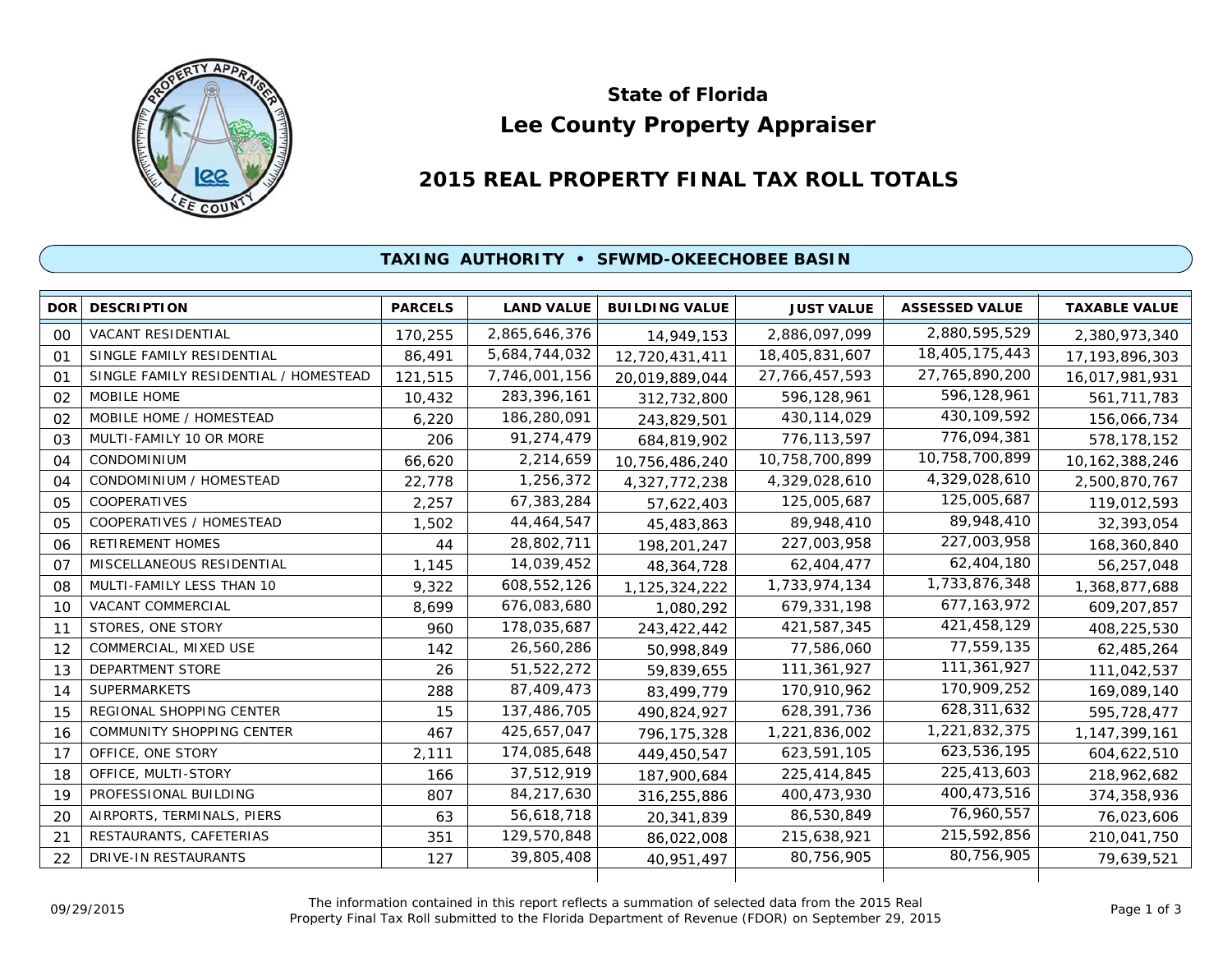#### **TAXING AUTHORITY • SFWMD-OKEECHOBEE BASIN**

| <b>DOR</b> | <b>DESCRIPTION</b>                  | <b>PARCELS</b> | <b>LAND VALUE</b> | <b>BUILDING VALUE</b> | <b>JUST VALUE</b> | <b>ASSESSED VALUE</b> | <b>TAXABLE VALUE</b> |
|------------|-------------------------------------|----------------|-------------------|-----------------------|-------------------|-----------------------|----------------------|
| 23         | FINANCIAL INSTITUTIONS              | 208            | 75, 752, 933      | 117,975,858           | 193,728,791       | 193,728,791           | 191,798,343          |
| 24         | INSURANCE COMPANY OFFICES           | 42             | 285,708           | 5,749,262             | 6,034,970         | 6,034,970             | 5,701,842            |
| 25         | REPAIR SERVICE SHOPS                | 40             | 1,326,664         | 3,928,310             | 5,254,974         | 5,254,974             | 5,109,925            |
| 26         | <b>SERVICE STATIONS</b>             | 68             | 12,475,133        | 10,821,143            | 23,296,276        | 23,296,276            | 22,919,581           |
| 27         | AUTO SALES, REPAIR, ETC             | 604            | 143, 363, 260     | 157,081,474           | 300,865,893       | 300, 444, 734         | 295,201,411          |
| 28         | PARKING LOTS, MH PARKS, ETC         | 160            | 366,447,714       | 138,754,010           | 505,334,786       | 505,201,724           | 500,427,459          |
| 29         | WHOLESALE, PRODUCE, MFG             | $\mathbf{1}$   | 60,368            | 16,120                | 76,488            | 76,488                | 76,488               |
| 30         | FLORISTS, GREENHOUSES               | 8              | 863,153           | 519,261               | 1,382,414         | 1,382,414             | 1,360,575            |
| 31         | DRIVE-IN THEATER, OPEN STADIUM      | 1              | 567,702           | 110,261               | 677,963           | 677,963               | 677,963              |
| 32         | ENCLOSED THEATER/AUDITORIUM         | 53             | 9,058,107         | 16,908,938            | 25,967,045        | 25,967,045            | 17,554,823           |
| 33         | NIGHT CLUBS, LOUNGES, BARS          | 49             | 6,902,614         | 7,348,107             | 14,250,721        | 14,250,721            | 13,882,899           |
| 34         | BOWLING ALLEYS, RINKS, ARENAS       | 16             | 5,924,256         | 17,861,095            | 23,785,351        | 23,785,351            | 23,779,706           |
| 35         | TOURIST ATTRACTIONS                 | 14             | 11,691,871        | 10,874,075            | 22,565,946        | 22,565,946            | 21,535,228           |
| 37         | <b>RACE TRACKS</b>                  | $\mathbf{1}$   | 4,362,477         | 2,954,481             | 7,316,958         | 7,316,958             | 7,025,458            |
| 38         | GOLF COURSE, DRIVING RANGE          | 130            | 72,614,335        | 61,149,757            | 134, 158, 841     | 133,764,092           | 131,664,294          |
| 39         | HOTELS, MOTELS                      | 317            | 245,043,107       | 806, 357, 896         | 1,051,518,989     | 1,051,401,003         | 830,015,726          |
| 40         | VACANT INDUSTRIAL                   | 656            | 93,968,026        | 516,598               | 94,529,030        | 94,484,624            | 92,011,923           |
| 41         | LIGHT MANUFACTURING                 | 174            | 32,933,255        | 62,502,665            | 95,494,765        | 95,435,920            | 93,759,539           |
| 42         | <b>HEAVY INDUSTRIAL</b>             | 4              | 1,642,530         | 2,107,564             | 3,750,094         | 3,750,094             | 3,667,025            |
| 43         | LUMBER YARDS, SAWMILLS              | 3              | 2,121,183         | 5,192,885             | 7,314,068         | 7,314,068             | 7,221,349            |
| 44         | PACKING PLANTS                      | 6              | 5,010,069         | 2,611,241             | 7,799,721         | 7,621,310             | 7,621,310            |
| 45         | CANNERY, BREWERY, WINERY            | 17             | $\mathbf 0$       | 1,776,616             | 1,776,616         | 1,776,616             | 1,625,064            |
| 46         | OTHER FOOD PROCESSING               | 3              | 172,163           | 492,503               | 664,666           | 664,666               | 631,705              |
| 47         | MINERAL PROCESSING                  | 13             | 4,980,648         | 2,195,202             | 7,175,850         | 7,175,850             | 6,974,395            |
| 48         | WAREHOUSING, DISTRIBUTION TERMINALS | 2,595          | 243,126,891       | 629,211,680           | 873,024,633       | 872,338,571           | 832,472,609          |
| 49         | <b>OPEN STORAGE</b>                 | 41             | 7,277,284         | 2,646,415             | 9,923,699         | 9,923,699             | 9,741,763            |
| 51         | <b>CROPLAND CLASS I</b>             | 121            | 6,941,886         | 5,407,459             | 71,833,960        | 12,349,345            | 10,700,209           |
| 52         | CROPLAND CLASS II                   | $\mathbf{1}$   | 150,998           | $\Omega$              | 3,313,700         | 150,998               | 150,998              |
| 53         | CROPLAND CLASS III                  | 33             | 1,398,087         | 1,310,426             | 23,894,756        | 2,708,513             | 2,173,256            |
| 54         | TIMBERLAND INDEX 90+                | 50             | 1,941,867         | 367,570               | 15,079,079        | 2,309,437             | 2,058,494            |
| 60         | <b>GRAZING LAND CLASS I</b>         | 538            | 16,031,938        | 40,721,512            | 212,047,431       | 56,753,450            | 38,964,107           |
| 61         | <b>GRAZING LAND CLASS II</b>        | 688            | 15,390,167        | 34,667,587            | 218,336,317       | 50,057,754            | 30,562,460           |
| 62         | <b>GRAZING LAND CLASS III</b>       | 254            | 5,592,452         | 6,956,379             | 83,007,806        | 12,548,831            | 9,043,727            |
| 63         | <b>GRAZING LAND CLASS IV</b>        | 65             | 1,009,939         | 3,172,166             | 18,795,976        | 4, 182, 105           | 2,805,444            |
| 64         | <b>GRAZING LAND CLASS V</b>         | 96             | 1,618,334         | 1,988,560             | 55,008,898        | 3,606,894             | 2,861,424            |
|            |                                     |                |                   |                       |                   |                       |                      |

The information contained in this report reflects a summation of selected data from the 2015 Real Property Final Tax Roll submitted to the Florida Department of Revenue (FDOR) on September 29, 2015 09/29/2015 Page 2 of 3